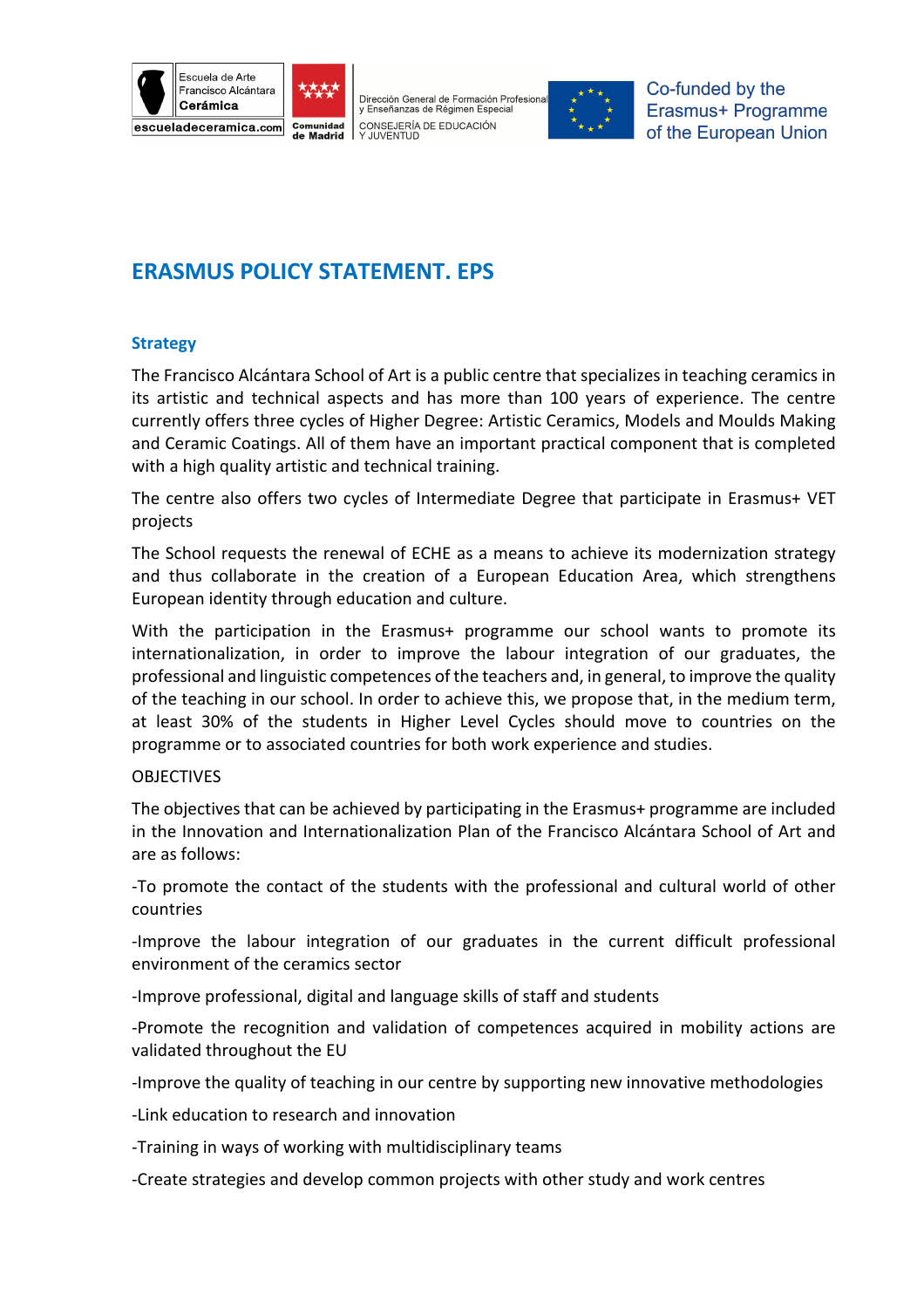





-Respond to the needs of students from disadvantaged backgrounds or with special needs

-Strengthening the sense of European identity and cultural heritage within diversity

-Promoting the internationalization of our centre to increase the attractiveness of our studies

# **Erasmus actions**

Our centre is small and has a maximum number of ninety students and fifteen teachers in the higher education studies and two people who carry out the administrative tasks of the centre.

The participation in Erasmus+ projects will be, both for staff and students, as well as for the administrative staff.

The Erasmus projects offer us various actions to develop these objectives. The ones that are most suitable to achieve them, given the characteristics of our centre, are

-Key Action 1: Learning mobility of individuals (student and staff mobility)

-Key Action 2: Cooperation for Innovation and the Exchange of good practices

The strategy of our school has been to establish objectives and a timetable for participation in the different actions that are consistent with the characteristics of our centre and the human resources we have available.

For this reason we started participating in internship mobility activities in a work placement or in Higher Education Institutions for students and in training mobilities for staff (from the 2017 call).

Given the special characteristics of the curriculum of our studies, in which the period of internships in companies is only two weeks (50 hours), it is difficult for our students to use the mobilities provided by the KA103 action, of a minimum of two months, to carry out these internships, since it would mean that the students would miss classes during the second year. For this reason, our centre has chosen to promote the mobilities for traineeship to recent graduates, as they can do them during the year following their degree and provide students a extra labour experience that completes the short duration of their internship. In this first phase, in spite of the reduced number of components of our educational community, there is a great interest in participating in mobility projects that is reflected in the number of mobilities carried out in the projects of the last two calls:

-2017-1-KA103-037378. Four staff mobilities for a training period and four student´s mobilities

-2019-KA103-062036 (not completed) one staff mobility and two for students (one interrupted by COVID19)

With the management experience gained, the next goal is to expand our participation in the programme by undertaking study mobilities, as managing the recognition of these mobilities is more complex. Our centre is committed to training project managers and promoting systems of automatic recognition of qualifications and learning outcomes, in order to participate in the development of a European Education Area that follows the Bologna principles and tools.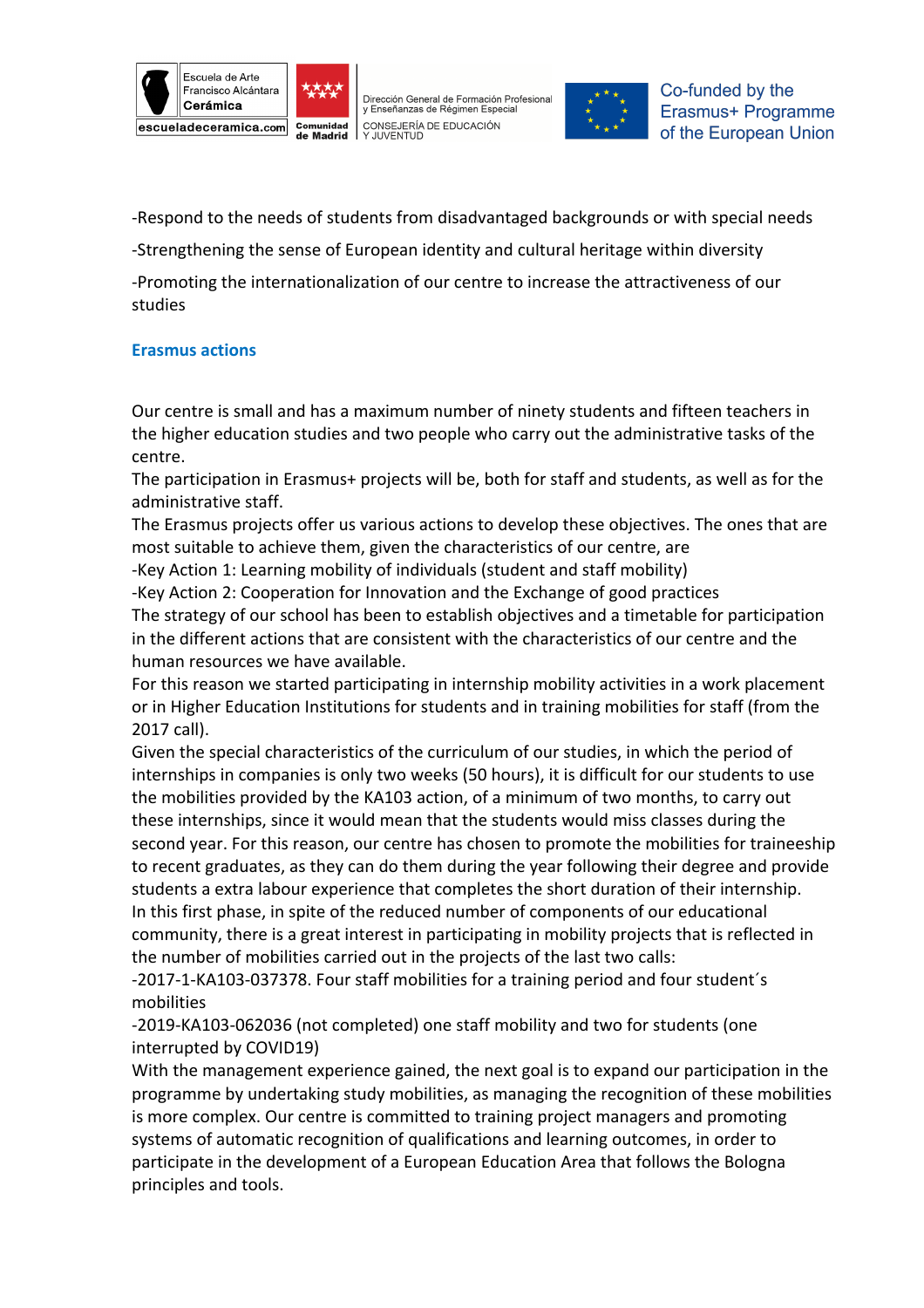





Co-funded by the Erasmus+ Programme of the European Union

In a third one, the centre intends to participate in projects for cooperation and exchange of good practices with educational institutions or companies that can be carried out using collaborative platforms. These projects will allow an exchange of knowledge and good practices that will favour innovation.

Our centre is committed to carrying out these actions following the principles of transparency, equity and inclusion established in the programme. To this end, combined mobilities will be promoted, which complete the face-to-face part with a virtual component that can facilitate access to the programme and provide greater flexibility. The current situation created by the COVID 19 pandemic has highlighted the possibilities of online education. Although it can never completely replace classroom training, it has been seen how the use of platforms such as Moodle or Microsoft Teams, allow the recording of videos of educational content, the possibility of online group sessions, the programming and delivery of tasks and many other actions for training.

## **Impact**

By participating in the Erasmus+ projects our centre will achieve the following impacts:

ON STUDENTS

Short term:

-Obtain recognition of mobility (Europass, ECTS credits...)

-Increase in theoretical and technical knowledge and skills that enhance their professional qualification

-Knowledge of business activity by increasing their sense of initiative and entrepreneurship

-Improved knowledge of the language and culture of the host country

Medium and long term:

-Increase in employability.

By participating in the Erasmus+ projects our centre will achieve the following impacts:

ON STUDENTS

Short term:

-Obtain recognition of mobility (Europass, ECTS credits...)

-Increase in theoretical and technical knowledge and skills that enhance their professional qualification

-Knowledge of business activity by increasing their sense of initiative and entrepreneurship

-Improved knowledge of the language and culture of the host country

Medium and long term: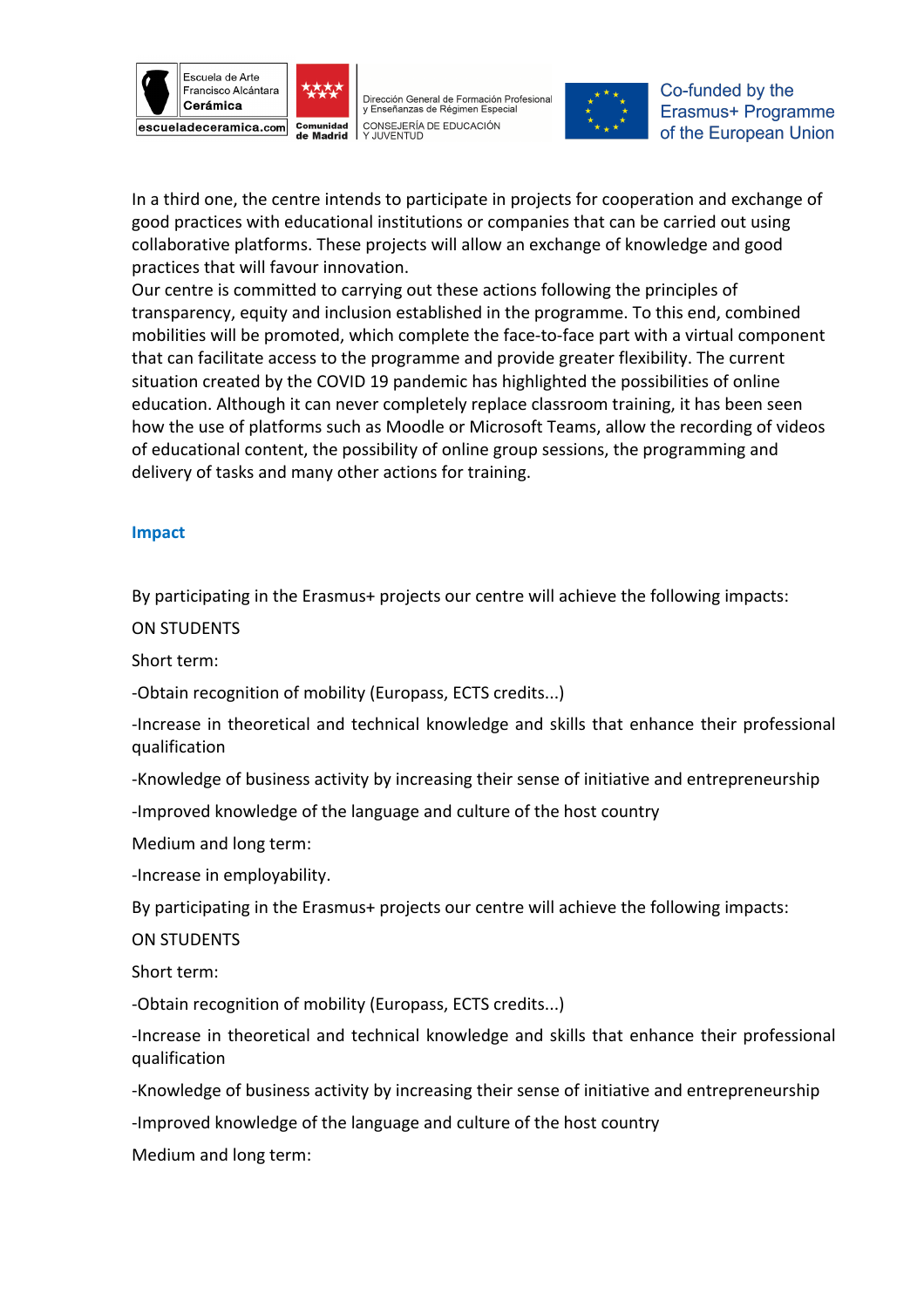





Co-funded by the Erasmus+ Programme of the European Union

-Increase in employability.

-Participation in the training of the other students who will carry out mobilities

-ABOUT THE TEACHERS

Short term:

-Integration of the knowledge and experience acquired by the staff who have carried out the mobility into their teaching activity, both in technical and didactic aspects and in knowledge of professional opportunities.

-Obtaining the Europass mobility certificate

Medium and long term: increased interest in participation in new international projects by other teachers in the centre and participation in the centre's international activities.

-OTHER STUDENTS OF THE CENTRE (who have not made any mobilities)

Short term:

-they will benefit from the experience gained by the school's teaching staff.

-Thanks to the media, they will be able to know the activity developed by the students and teachers who carry out mobilities.

Medium and long term: increased interest in participating in new international projects.

-ABOUT OUR CENTRE

-Short term: improvement in project management

-Medium and long term:

-Increasing the quality of education. Offer more attractive studies. The possibility of carrying out mobility actions in our centre will create a greater interest among prospective students in carrying out our studies.

-International projection of our centre.

-Improving the visibility and external image of the centre thanks to the dissemination activities.

For the management and coordination of all activities a new department has been created this year: Innovation and Internationalization (i+i) with the following structure: a head of department (with six years of experience in international projects) and five teachers (including the English teacher)

Those in charge of evaluating the impact of these actions will be the members of the i+i department who will carry out an analysis of the following aspects:

Impact indicators for STUDENTS The following aspects will be assessed:

-Information generated by students for the school's social media (web, Instagram and Facebook).